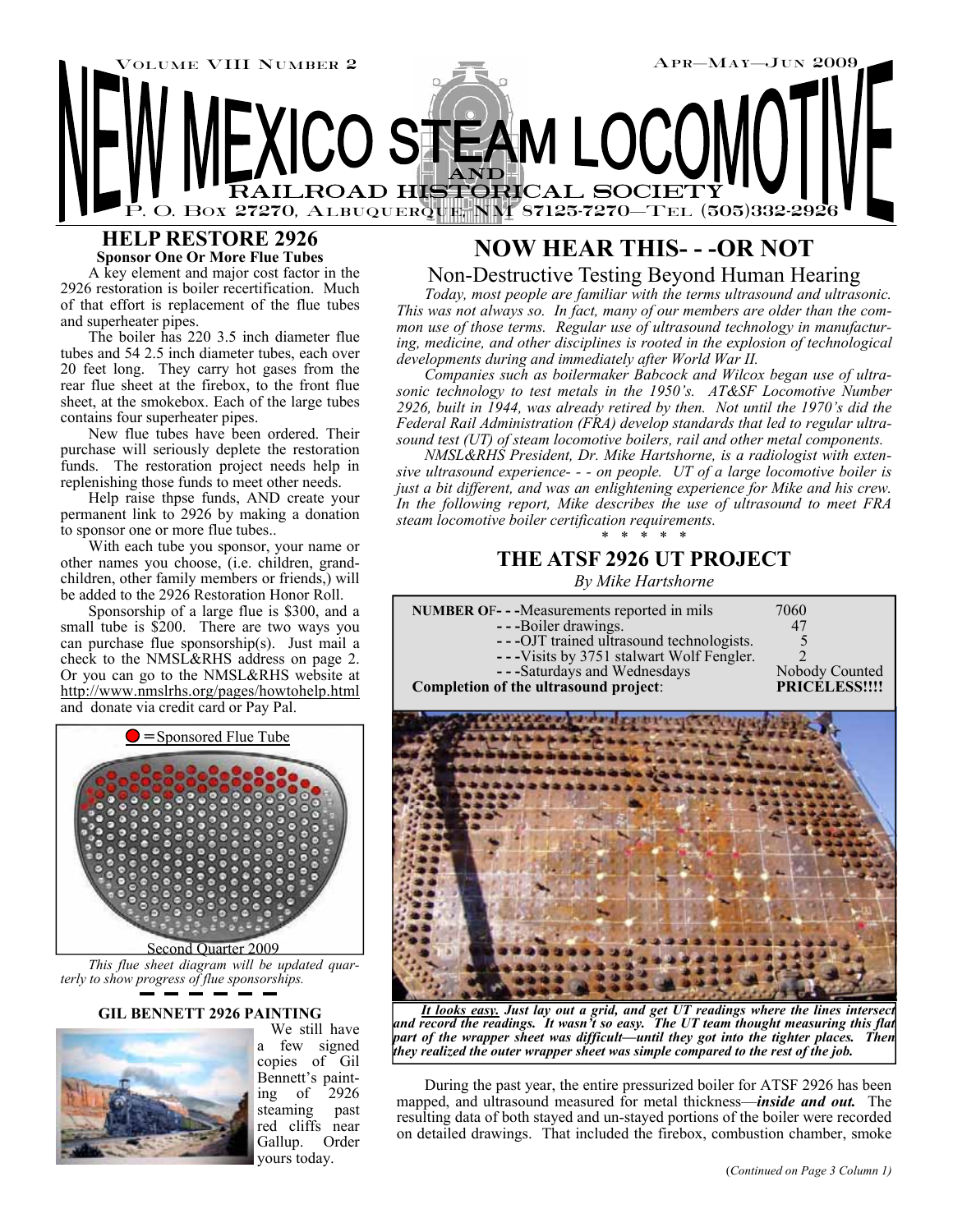| This newsletter is published quarterly by the<br>New Mexico Steam Locomotive and Railroad |  |
|-------------------------------------------------------------------------------------------|--|
|                                                                                           |  |
| Historical Society, a Non-Profit Corporation.                                             |  |

| Vice President-                            |  |
|--------------------------------------------|--|
| Chief Mechanical Officer—Bob DeGroft       |  |
| Chief Safety Officer-Jon Spargo            |  |
|                                            |  |
|                                            |  |
| MAIL ADDRESS: NMSL&RHS                     |  |
| P.O. BOX 27270                             |  |
| Albuquerque, NM 87125-7270                 |  |
| web: www.nmslrhs.org<br>Tel: (505)332-2926 |  |

## **2926 MILESTONES**

by Bob DeGroft, CMO Two years and a few months ago, we finished the restoration of the locomotive tender.

It was a significant milestone for our hard working group and it changed the way our efforts are perceived by the general public. Until then, it was very difficult for us to convince industry skeptics and the public that we were actually accomplishing something. WE knew we were making progress but all visitors saw was piles of pieces and parts. There many steam groups around the country that did not get this far and stalled due to funding or support problems. We were in danger of being included in that bucket.

The results of having a finished tender to show are dramatic. More volunteers signed up, more workers came on site. Cash and in-kind donations increased dramatically. Our *"Sponsor a New Flue"* program was well received and about 43 have been sold. We are being talked about in trade papers, magazines, and websites in a positive manner.

People now believe what we have known from the start. We are going to **'get her done'**. **The Latest Milestone**

When the tender was done, we shifted our efforts to the engine. She is now stripped of her appliances, tubes, flues, superheaters, plumbing and jacketing. We are starting the actual rebuild of sub-assemblies and appliances.

Due to the increased donations and fund raising projects we now have enough funding in place to order *all* of the replacement tubes, flues, and superheater tubing. Timing was perfect. The steel market dropped through the floor this year and we were able to get the items at a huge discount. They should arrive in October and we will be able to start the boiler refit.

We are reviewing the results of over 7,000 UT measurements and shortly we'll know what must be done to bring the boiler shell up to spec. No "deal breakers" were found.

With the flues on hand and funds to buy rigid stay bolts we now have plenty of work. We'll be very busy for the next twelve months.

Many have asked us when we expect to get her back under steam. We have answered that question with a lot of IF's, but now the end is in sight and 2926 WILL be on the rails again.

We still need more funding, but the major hurdle has been crossed. Keep the donations coming, buy a tube or a flue, get your friends to join and by all means drop by and see what's been going on!

# **BANGING ON A 2900**

#### **Larry Lukash**

In the year 1940 in a borough far, far away was born the son of a tower man who worked for a subway system. The borough was Manhattan. The city was New York. The new arrival was Larry Lukash. According to the genetic theory of Railroading Larry's mechanical interest, love of trains, and eventual involvement with the 2926 was foreordained. (The latent gene for trains is usually an autosomal dominant found on a Y chromosome.)

Larry's genetic predilection for things mechanical led to technical schooling, mechanical training, and vehicle restoration, (Read on for more about the restoration of a beautiful Corvette.) The final step of Larry's westward migration led him to 1833 8th St. NW in Albuquerque where he found AT&SF 2926 undergoing restoration to operating condition.

Larry was thrilled! Here he found a group of guys who were in need of his skills—*and they were working on a steam locomotive.* He signed on.

*Young Larry Lukash a serious National Guard wheeled vehicle mechanic. Just look at the '60's era sideburns.* 



*Our Larry Lukash, a happy 2926 restoration crew member. The sideburns have turned grey. And who says retirement isn't fun?* 

Larry's life hasn't been all mechanical and technical. He did have a lot of other "nature and nurture" determinants in his life. As a youngster, he became a Mets, not a Yankee, fan. He roller-skated on Saturdays and Sundays when he was a kid. He received a thorough grammar school education at St. Thomas Aquinas Catholic School.

With grammar school behind him, the latent genes began to show. He attended a high school that emphasized aviation vocational work with academics in a building on  $63^{\text{rd}}$  street and vocational education on  $64^{\text{th}}$  street where graduates were certified in Airframe and Engine skills.

Even before high school, Larry became intrigued by steam. In summers of the late 1940s he spent time with steel mill employee relatives in Bethlehem, Pennsylvania. There he could run down to the yards where the Pennsy, Reading, and Lehigh Valley Railroads mixed it. He was fascinated watching steam locomotives. Little did he know they were at that time heading for near extinction. Nor did he know that he would someday help bring one back to life.

After high school the aviation business wasn't hiring. Never afraid of something new, Larry took to sheet metal work. For three years he built hotdog street carts for two different employers. In 1961, the sheet metal work came to an end—he was laid off

Larry then switched from sheet metal to another discipline requiring hand-on skills. He hooked up with some friends from his teenage years. This time it was carpentry. For the next 14 years, he



*Army reserve duty as a wheeled vehicle mechanic: Maybe we should have Larry explain how one gets assigned to military field operations like this. Looks like those guys at Camp Drum knew how to party.*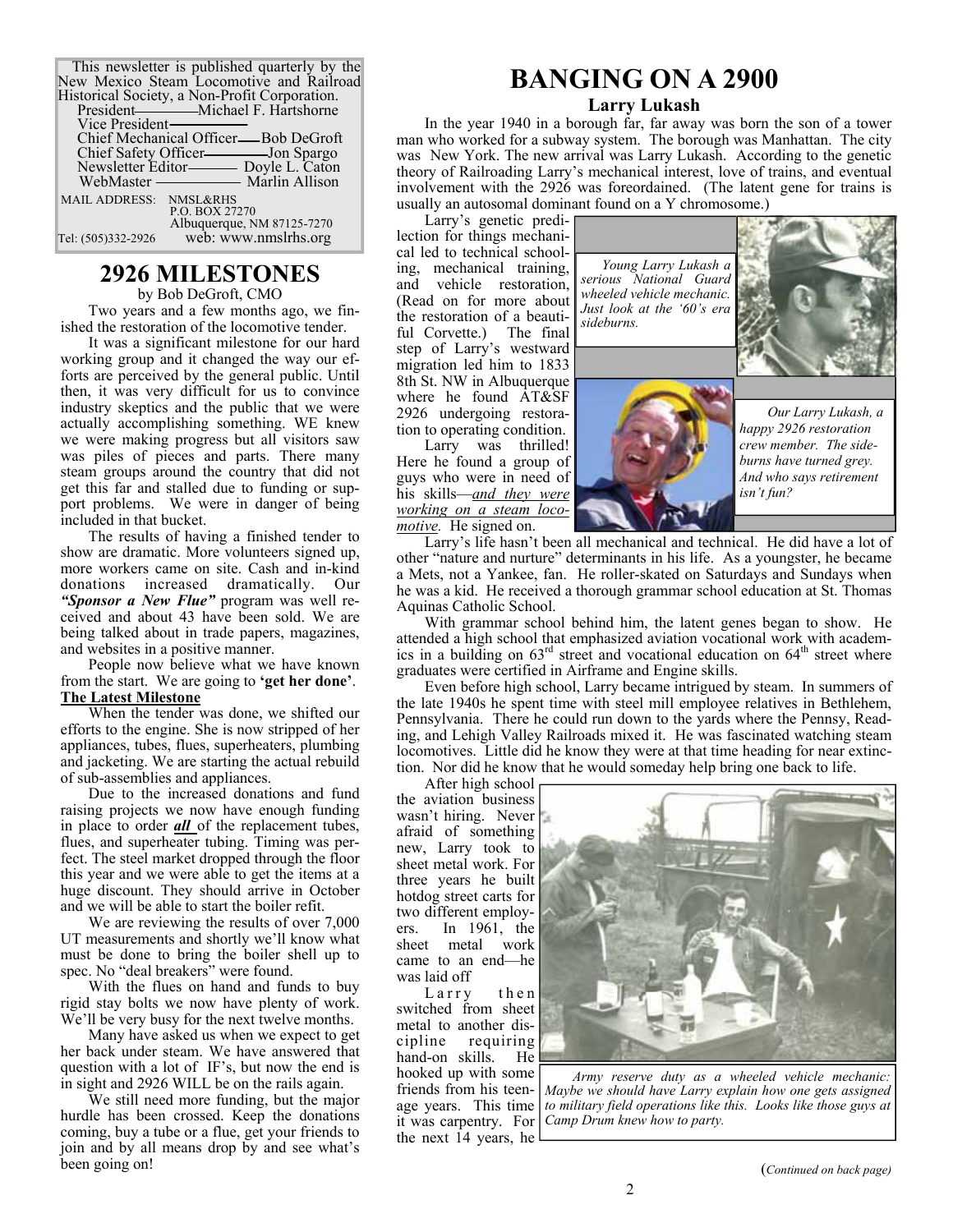#### *(Continued from page 1)*

box, 6 siphons, front and rear flue sheets, doublers on the first, conical and third course, man way, steam dome, air reservoirs. and more were meticulously mapped and scanned.

John Taylor, Randy McEntire, Bob Scott, and Pete Adair, and I formed the Ateam. Others joined in on occasion. After serving as trainer for the rest of the crew, I joined the crew rotation, and the UT work got underway.

The guys on the team were promised nice clean ultrasound

Before each day's work the ultrasound machine was calibrated against gauge blocks and recorded for CMO review. Measurements required spot grinding and polishing of the grid intersections where readings would be made. This was done to ensure a smooth surface for good contact with the transducer.

A good slobbering of medical ultrasound gel was applied at each intersection. Excess gel wound up on gloves, coveralls, helmets and faces of the ultrasonologists. That's OK, the gel is sanitary. The rust and grease it suspends are not.

Measurements at grid intersections were recorded in numerals painted on metal at the grid points and penciled on the drawings. They had to be done upside down on the crown sheet; inside the barrel of the boiler; hanging *ance of varying weather conditions.*  from safety harness on top of the



*All measurements derived from ultrasound readings were carefully entered into charts drawn to represent a specific portion of the boiler.* 

work with no heavy lifting. A grid in yellow paint was constructed over every surface, mostly in 8" blocks with a corresponding drawing. Unfortunately, yellow paint pens only work really well oriented on horizontal pieces of clean metal. There are no such surfaces on a locomotive. The yellow paint pen does work well on fingers, clothing, and faces in any orientation, however.



*John Taylor takes ultrasound measurements in an 'easy' spot. The 'easy' means it only involved a scaffold, climbing, grinding, and toler-*

boiler; and perched on scaffolding on the side of the boiler. The outside bottom of the boiler was reached by crawling over the frame under the boiler.

Fortunately, mem-



*Zack Blea begins to squeeze into place atop the frame of 2926 to begin ultrasound measurements of the bottom of the boiler. Size, reluctant muscles and stiff joints keep most members from even thinking about such maneuvers.* 

bers Amanda Atwell and Zach Blea are thin enough to do just that. They squeezed below the boiler to get those important readings.

 The UT acrobatics and contortions were done in hot sun, freezing weather, rain, wind, or whatever mix of weather came along.

 Some areas required closer attention. They were areas where trapped moisture had caused increased corrosion, thus reducing the thickness of boiler metal. When initial readings of 8" blocks revealed such potential problem spots, additional ultrasound measurement of the area was done using a grid of 4" blocks.

Clean duplicate copies of the recorded sheets were mailed in batches to Wolf Fengler at the San Bernardino Railroad Historical Society. The recorded data must be entered into an engineering database Wolf created for 2926.



*July 15, 2008: Shortly after the start of the UT measurements, Wolf Fengler came for a visit and to give our UT crew guidance. Here, Wolf and Bob DeGroft review recorded measurements to determine if adjustments in methodology are necessary.* 

The data entered is used to calculate minimum boiler wall thickness to operate 2926 at 300 psi boiler pressure. The result of the calculation drives needed boiler repairs. It will show which areas can be trusted as is, which need build-up welding, and which need new steel.

The data also will be used to create the Federal Rail Administration Form 4 (BOILER SPECIFICATION CARD). The FRA regulations, including Form 4 are available on line if you are curious. Its six pages look simple, until you've seen Wolf's calculations covering the complex geometry of the boiler and the 47 sheets of data that are fed into his calculations.

## \* \* \* \*

## **BOARD ELECTION 2009 Old Hands Are New Faces On Board**

Rick Kirby and Dave Traudt were elected to the NMSL&RHS Board Of Directors at the annual meeting. The two new Directors are new faces on the Board. They replace Marlin Allison who chose not to run when his position expired, and Ed Strebe, who was finishing out the Board position vacated by Bob Scott.

Though they are new faces on the Board, Rick and Dave are anything but newcomers to the organization. Both are longtime members and are old hands who regularly show up for work sessions. They provide an excellent example of the diverse talents, team spirit and hard work that is endemic to the NMSL&RHS.

Congratulations guys! Now, you can add more duties to your busy work schedule.